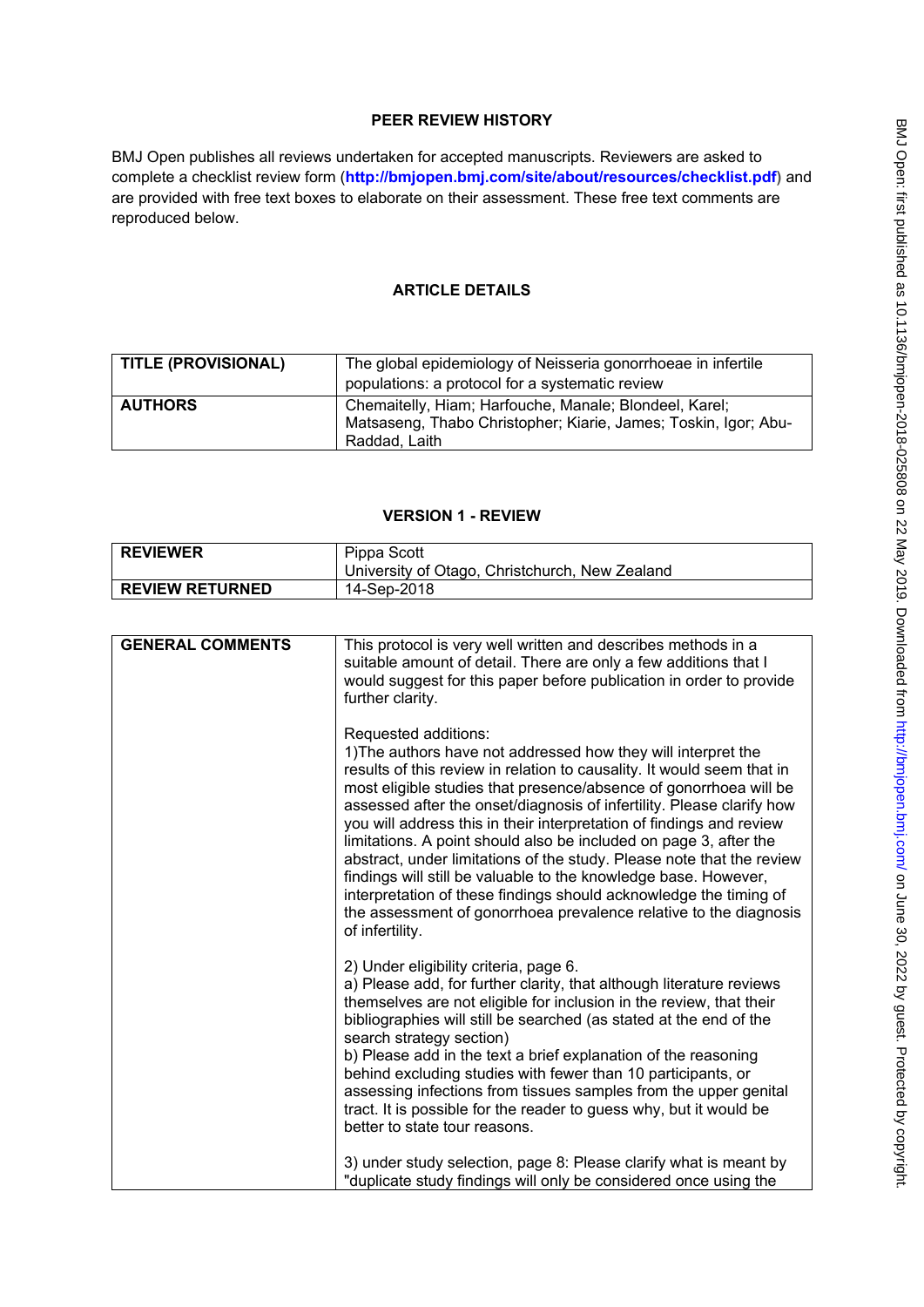| more detailed report". I totally agree that the same data should not<br>appear multiple times in a meta-analysis. However, do you mean<br>that you will retain all reports for a single study during screening,<br>and extract the most complete data for each outcome from<br>whereever it is most completely reported? Or will you exclude<br>some (less detailed) reports during screening? The former is likely<br>better as sometimes multiple publications will sometimes each<br>report one outcome/assessment method more clearly. However, it<br>should be stated which is being used.                                                                                                                                                                                                                                                                                                                                                                                                                                           |
|-------------------------------------------------------------------------------------------------------------------------------------------------------------------------------------------------------------------------------------------------------------------------------------------------------------------------------------------------------------------------------------------------------------------------------------------------------------------------------------------------------------------------------------------------------------------------------------------------------------------------------------------------------------------------------------------------------------------------------------------------------------------------------------------------------------------------------------------------------------------------------------------------------------------------------------------------------------------------------------------------------------------------------------------|
| 4) Risk of Bias assessment, page 8-9: regarding "Confidence in<br>the body of evidence will be assessed by reporting the fraction".<br>It would be good to state that you will report, for each study, the<br>assessed risk of bias in each domain. Reporting the fraction of<br>studies with high risk of bias in 1,2,3 or 4 domains may lose<br>important information, as studies with a risk of bias in different<br>domains could have results biased in a different direction or to a<br>different extent. Also, be aware that a study where use of<br>antibiotics has been ascertained is not necessarily unbiased (e.g.<br>prevelance may be low because most have received antibiotics,<br>whether or not antibiotic usage was assessed or not). Risk of bias<br>could also be investigated as a source of between trial<br>heterogeneity. In summary, please emphasise that risk of bias will<br>be carefully considered (in terms of possible magnitude and<br>direction or bias) in the interpretation of the review findings. |
| 4) Risk of Bias assessment, page 9: regarding "The precision of<br>measure will be determined based on sample size". Is this<br>necessary, since this will be taken in to account by weighting in<br>meta-analysis? Its also more statistical uncertainty rather than a<br>bias in itself.                                                                                                                                                                                                                                                                                                                                                                                                                                                                                                                                                                                                                                                                                                                                                |
| 5) Data synthesis, page 9: I'm not sure what is meant by "Here the<br>prevalence measure for the overall study will be replaced by<br>stratified measures". Could you clarify, possibly by adding an<br>example?                                                                                                                                                                                                                                                                                                                                                                                                                                                                                                                                                                                                                                                                                                                                                                                                                          |
| 6) Meta-regression, page 10. You might or might not have enough<br>studies and statistical power to preform these meta-regression<br>analyses. Please add that you will present data in forest plots<br>stratified by each of there predictors as well (and possibly each of<br>the risk of bias domains).                                                                                                                                                                                                                                                                                                                                                                                                                                                                                                                                                                                                                                                                                                                                |
| Minor changes:<br>1) in abstract last sentence of methods and analysis: change to<br>"and potential sources of between-study heterogeneity will be<br>explored"?<br>2) in "strengths and limitations, page 3, third point: clearer to say<br>"opportunities to address" rather than "opportunities to attend to"?<br>3) In Data synthesis and analysis, page 9: change to " (CIs) will<br>be calculated using meta-analysis" rather than "meta-analyses"                                                                                                                                                                                                                                                                                                                                                                                                                                                                                                                                                                                  |

| <b>REVIEWER</b>        | Abigail Norris Turner<br>Ohio State University, USA |
|------------------------|-----------------------------------------------------|
| <b>REVIEW RETURNED</b> | 22-Dec-2018                                         |

| <b>GENERAL COMMENTS</b> | This protocol is generally clearly written and its publication will |
|-------------------------|---------------------------------------------------------------------|
|                         | I likely provoke some feedback from the scientific community. I am  |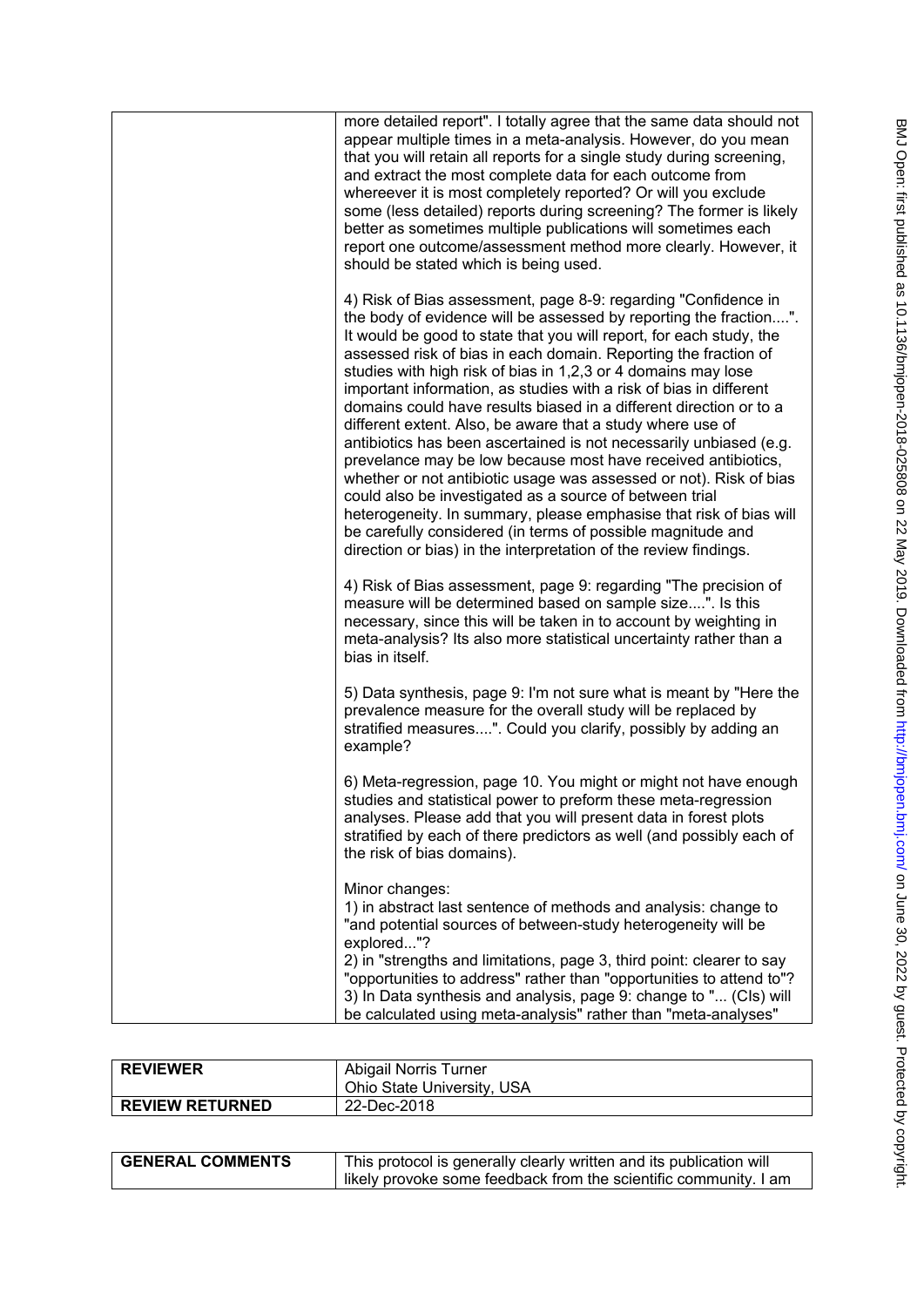unclear how the systematic review as currently conceived will elucidate the link between gonorrhea and infertility. This is because the data the authors propose to synthesize will examine gonorrhea incidence among people diagnosed with infertility – meaning the gonorrhea infection follows rather than precedes the infertility diagnosis. They will also use prevalence studies which diagnose gonorrhea and infertility at the same time, which are probably also are not informative. This is because the current gonorrhea infection is unlikely to have been the cause of the infertility (which by WHO definition is only diagnosed after 12 months of unprotected sex without pregnancy). If the goal is truly just to describe the prevalence and incidence of gonorrhea among infertile men and women, then this review as written will do that, but I am not sure what public health value this has. In sum: the concern about gonorrhea and infertility is that untreated gonorrhea will cause infertility, whereas the design of this study will tell us about gonorrhea acquired after infertility.

# Abstract

1. Line 36: "Only one site of infection per assay type will be considered based on a predefined priority order." – I assume the authors mean one anatomical site … but still the point of this sentence is not clear. For infertility, presumably urogenital infection is the highest priority, but this should be stated explicitly. Do you mean one biospecimen type? (e.g. urine, urethral, cervical, etc.)? This is not site of infection, which would typically be interpreted as genital, rectal or oral. It is not clear why, scientifically, the authors would limit the data to one site of infection per assay type.

2. The dates of the study should be included in the abstract 3. The abstract needs to be clearer that although many types of study designs and populations will be included, all included records will be from infertile populations.

4. Abstract Line 43: "Quality assessments will be conducted for all measures included in the systematic review" – using what method?

5. Abstract Line 45: "Meta-analyses will be implemented using DerSimonian-Laird random-effect models to estimate the mean prevalence of gonorrhea globally" – presumably the authors mean the 'mean prevalence of gonorrhea globally AMONG INFERTILE POPULATIONS', right? (Same comment for p. 6, line 13 in the Introduction)

6. Eligibility: "Any document reporting a measure of gonorrhea incidence and/or prevalence in infertile populations based on primary data will be eligible for inclusion" – as above, unclear how measuring gonorrhea INCIDENCE in infertile populations advances the research questions – presumably the working biological hypothesis is that gonorrhea precedes infertility, not the reverse (which is what would be captured in a study examining gonorrhea incidence in infertile people). This comment extends to the next section on study outcomes.

7. Risk of Bias assessment – the Cochrane tool is not well adapted to non-randomized trials – or at least, was not well adapted the last time I tried to use it for a systematic review that included diverse designs, like this one. The authors may need to consider an alternative tool.

8. The review will likely include many papers which test infertile people for current gonorrhea infection. But the gonorrhea which caused the tubal damage which led to the infertility may have occurred many years in the past. Gonorrhea can eventually clear without treatment, and the patient may never know s/he was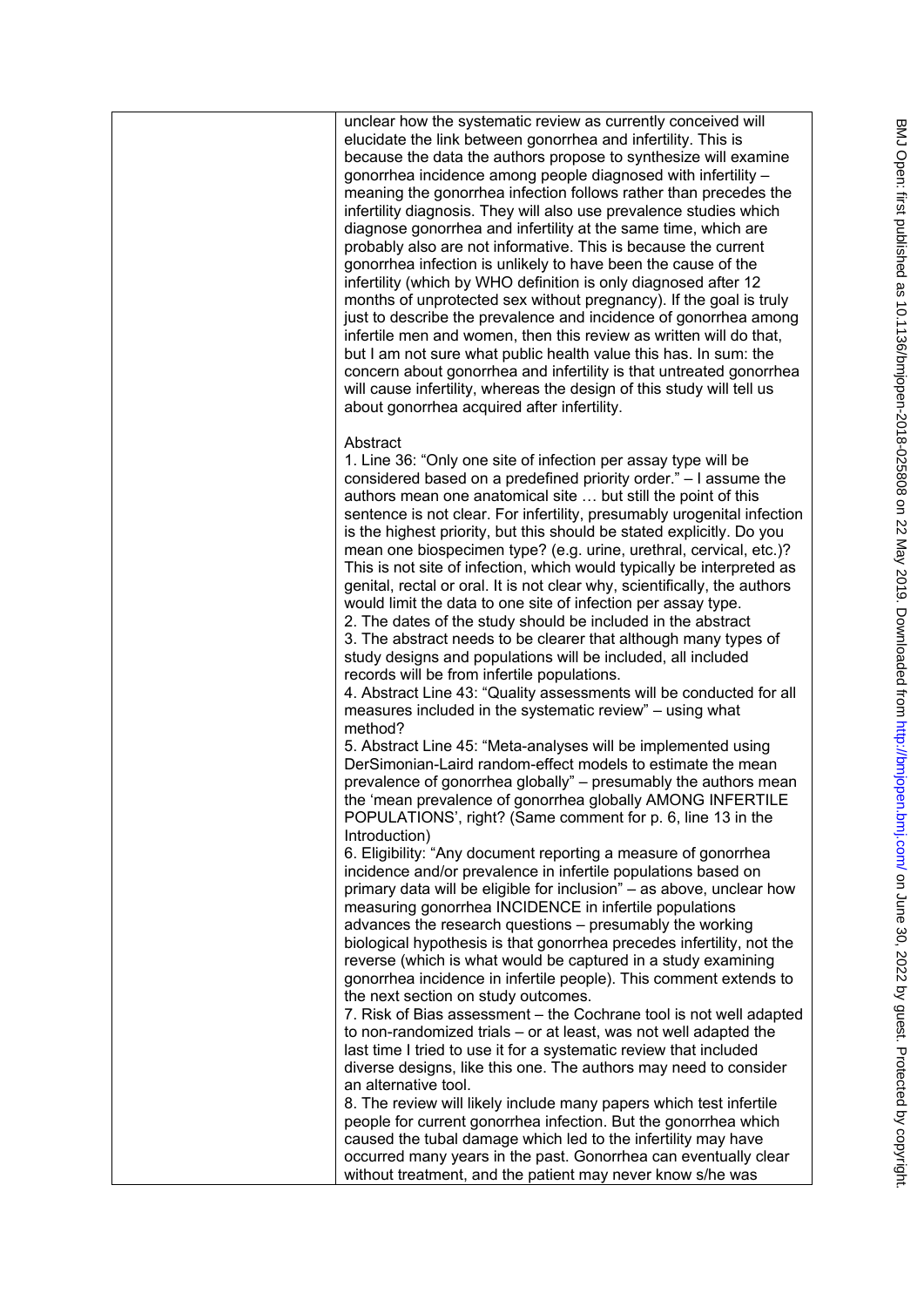| infected. Similarly, a current gonorrhea infection, when detected in |
|----------------------------------------------------------------------|
| this setting, is unlikely to have been present long enough to have   |
| caused the infertility that brought the patient in for screening.    |
| These seem like major flaws with including this kind of study in the |
| review.                                                              |

## **VERSION 1 – AUTHOR RESPONSE**

Reviewers' comments to the author:

### Reviewer #1

### **Comments**

This protocol is very well written and describes methods in a suitable amount of detail. There are only a few additions that I would suggest for this paper before publication in order to provide further clarity.

Comment: We thank the reviewer for assessing our work and for the constructive feedback on our manuscript that enriched the article and improved its readability. Please find below a point-by-point reply addressing each of the reviewer's comments.

### Requested additions:

1) The authors have not addressed how they will interpret the results of this review in relation to causality. It would seem that in most eligible studies that presence/absence of gonorrhoea will be assessed after the onset/diagnosis of infertility. Please clarify how you will address this in their interpretation of findings and review limitations. A point should also be included on page 3, after the abstract, under limitations of the study. Please note that the review findings will still be valuable to the knowledge base. However, interpretation of these findings should acknowledge the timing of the assessment of gonorrhoea prevalence relative to the diagnosis of infertility.

Answer: We thank the reviewer for bringing up this excellent point. Strictly speaking, our study does not aim to investigate the causal link between gonorrhea infection and infertility. The study scope encompasses cross-sectional studies of gonorrhea prevalence among infertile populations, and thus prevents us from a direct investigation of causality. Prospective studies would provide a more direct investigation of causality, but are virtually impossible to conduct, for ethical reasons, as gonorrhea is a curable infection.

This being said, and though it will provide only an indirect and inconclusive evidence, the value of this work lies in its ability to demonstrate whether there is an association (but not necessarily causation) i.e. much higher prevalence levels among infertile populations as compared to (our knowledge of) gonorrhea prevalence in general populations. If so, we would have suggestive evidence for a causal link, more so that current gonorrhea infection is often predictive of previous exposure to gonorrhea and vice versa.6-8 Most of these exposures are also asymptomatic and of unknown duration and persistence. We had to resort to this study design, simply because it has been very difficult to assess the causal link using other study designs and data sources.

In sum, strictly speaking, our study does not answer the question of causality, but provides supporting evidence for a potential link between this infection and development of infertility. We have now revised the manuscript to clarify this point along the lines discussed here (Introduction, Page 5, Paragraph 2 and Strengths and limitations of the study, Page 3).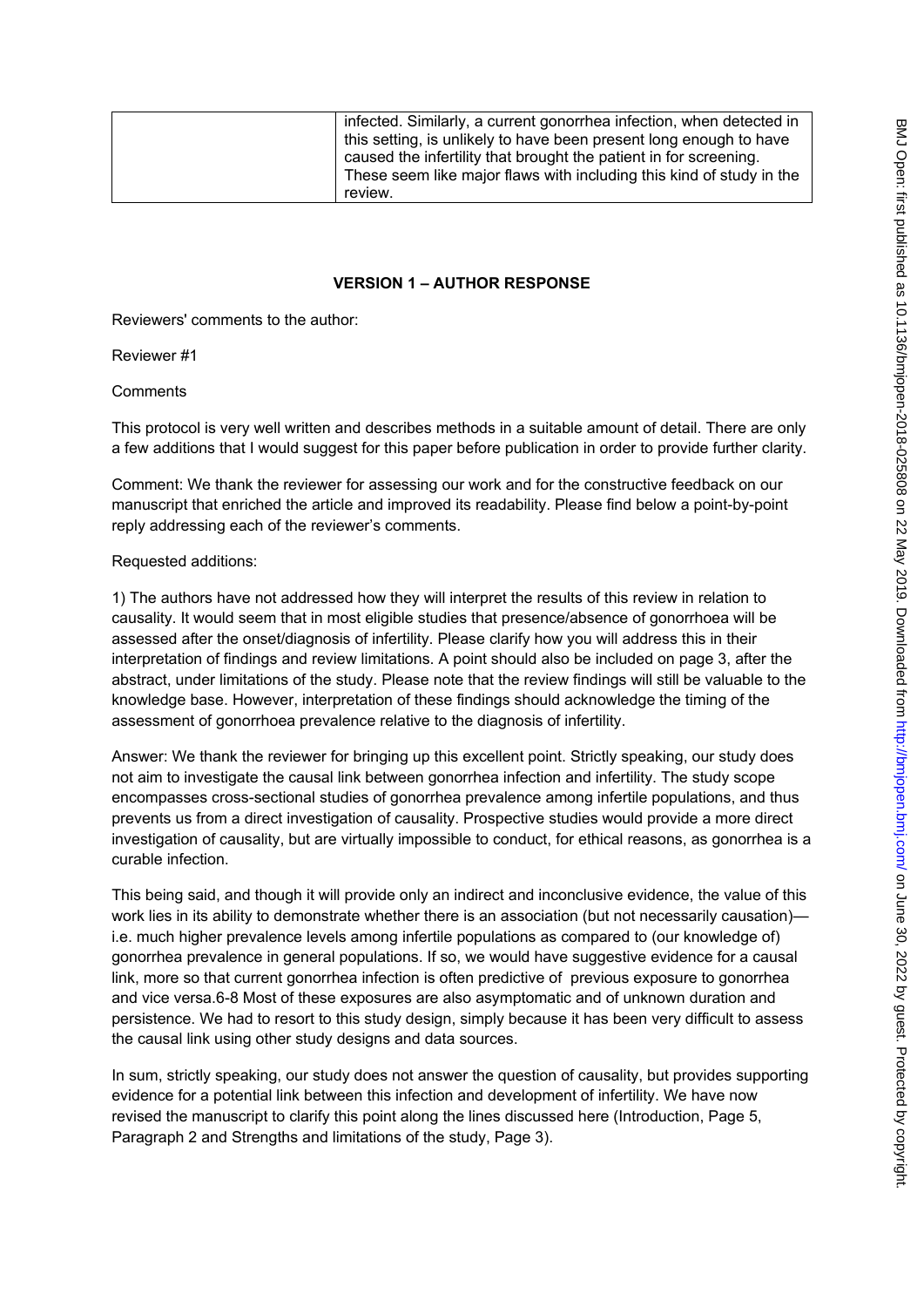2) Under eligibility criteria, page 6.

a) Please add, for further clarity, that although literature reviews themselves are not eligible for inclusion in the review, that their bibliographies will still be searched (as stated at the end of the search strategy section)

Answer: We thank the reviewer for the thoughtful suggestion. We have now revised this section to clarify that the bibliography lists of literature reviews will be hand searched for any additional articles that can be potentially relevant (Methods, Page 7, Paragraph 1).

b) Please add in the text a brief explanation of the reasoning behind excluding studies with fewer than 10 participants, or assessing infections from tissues samples from the upper genital tract. It is possible for the reader to guess why, but it would be better to state tour reasons.

Answer: We thank the reviewer for the valuable suggestions. We have now revised the manuscript to clarify these points by adding brief explanations (Methods, Page 7, Paragraph 1).

3) under study selection, page 8: Please clarify what is meant by "duplicate study findings will only be considered once using the more detailed report". I totally agree that the same data should not appear multiple times in a meta-analysis. However, do you mean that you will retain all reports for a single study during screening, and extract the most complete data for each outcome from whereever it is most completely reported? Or will you exclude some (less detailed) reports during screening? The former is likely better as sometimes multiple publications will sometimes each report one outcome/assessment method more clearly. However, it should be stated which is being used.

Answer: We thank the reviewer for the useful comment. As the reviewer has correctly guessed, we meant here that we will retain all reports of a study during screening and eventually extract the most complete data for each outcome from wherever it is most completely reported. We have now revised the manuscript to clarify this point along the lines discussed here (Methods, Page 8, Paragraph 2).

4) Risk of Bias assessment, page 8-9: regarding "Confidence in the body of evidence will be assessed by reporting the fraction....". It would be good to state that you will report, for each study, the assessed risk of bias in each domain. Reporting the fraction of studies with high risk of bias in 1,2,3 or 4 domains may lose important information, as studies with a risk of bias in different domains could have results biased in a different direction or to a different extent. Also, be aware that a study where use of antibiotics has been ascertained is not necessarily unbiased (e.g. prevelance may be low because most have received antibiotics, whether or not antibiotic usage was assessed or not). Risk of bias could also be investigated as a source of between trial heterogeneity. In summary, please emphasise that risk of bias will be carefully considered (in terms of possible magnitude and direction or bias) in the interpretation of the review findings.

Answer: We thank the reviewer for the useful and insightful comment. We apologize for the confusion, but we will study and report the risk of bias (ROB) for each domain for each study individually, in addition to the summary results for ROB across domains. We have now revised the manuscript to clarify this point (Methods, Page 10, Paragraph 1).

We also thank the reviewer for bringing a valid point about lower prevalence due to exposure to antimicrobials. Indeed, we plan also to assess all ROB domains as a source of heterogeneity in prevalence in forest plots, meta-analyses, and univariable and multivariable meta-regressions. We will also interpret the findings in light of the results of the ROB and precision assessments. We have now revised the manuscript to comment on this point along the lines discussed here (Methods, Page 10, Paragraphs 2-3, and Methods, Page 11, Paragraphs 1&3).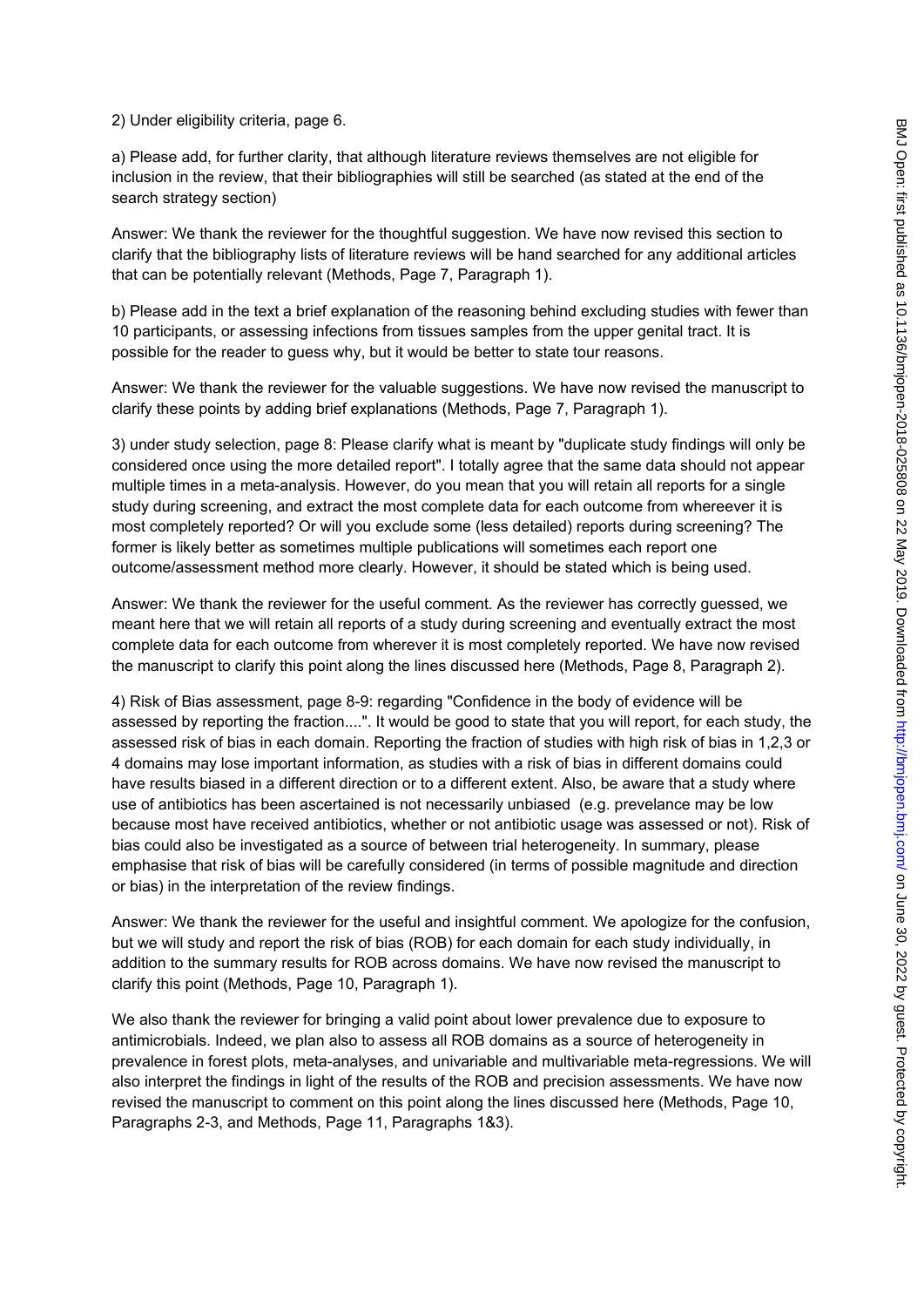5) Risk of Bias assessment, page 9: regarding "The precision of measure will be determined based on sample size....". Is this necessary, since this will be taken in to account by weighting in meta-analysis? Its also more statistical uncertainty rather than a bias in itself.

Answer: We thank the reviewer for the useful comment. We agree with the reviewer that sample size will be taken into account during weighting in meta-analysis, however, we are interested in this measure of precision as a source of heterogeneity to investigate the existence of a small-study effect. We have now revised the manuscript to clarify this point (Methods, Page 10, Paragraphs 2-3, and Methods, Page 11, Paragraphs 1&3).

6) Data synthesis, page 9: I'm not sure what is meant by "Here the prevalence measure for the overall study will be replaced by stratified measures....". Could you clarify, possibly by adding an example?

Answer: We thank the reviewer for the useful comment. We meant here to say that, in meta-analysis, the overall gonorrhea prevalence, for instance in infertile women or in infertile men, will be replaced with stratified measures such as by infertility diagnosis for each population. We have now incorporated an example to clarify this point as per the reviewer's recommendation (Methods, Page 10, Paragraph 4).

7) Meta-regression, page 10. You might or might not have enough studies and statistical power to preform these meta-regression analyses. Please add that you will present data in forest plots stratified by each of there predictors as well (and possibly each of the risk of bias domains).

Answer: We thank the reviewer for the excellent suggestion. We have now revised the manuscript to specify that forest plots will be produced to visualise prevalence measures and their 95% confidence intervals (CIs) stratified by key study and population characteristics, as well as ROB and precision domains (Methods, Page 10, Paragraph 3).

Minor changes:

8) in abstract last sentence of methods and analysis: change to "and potential sources of betweenstudy heterogeneity will be explored..."?

Answer: We thank the reviewer for the useful suggestion. We have now incorporated this change as per the reviewer's recommendation (Abstract, Page 2, Paragraph 2, and Methods, Page 11, Paragraph 3).

9) in "strengths and limitations, page 3, third point: clearer to say "opportunities to address" rather than "opportunities to attend to"?

Answer: We thank the reviewer for the useful suggestion. We have now incorporated this change as per the reviewer's recommendation (Strengths and limitations of the study, Page 3).

10) In Data synthesis and analysis, page 9: change to "... (CIs) will be calculated using meta-analysis" rather than "meta-analyses"

Answer: We thank the reviewer for the useful comment. We have now incorporated this change as per the reviewer's recommendation (Methods, Page 10, Paragraph 4).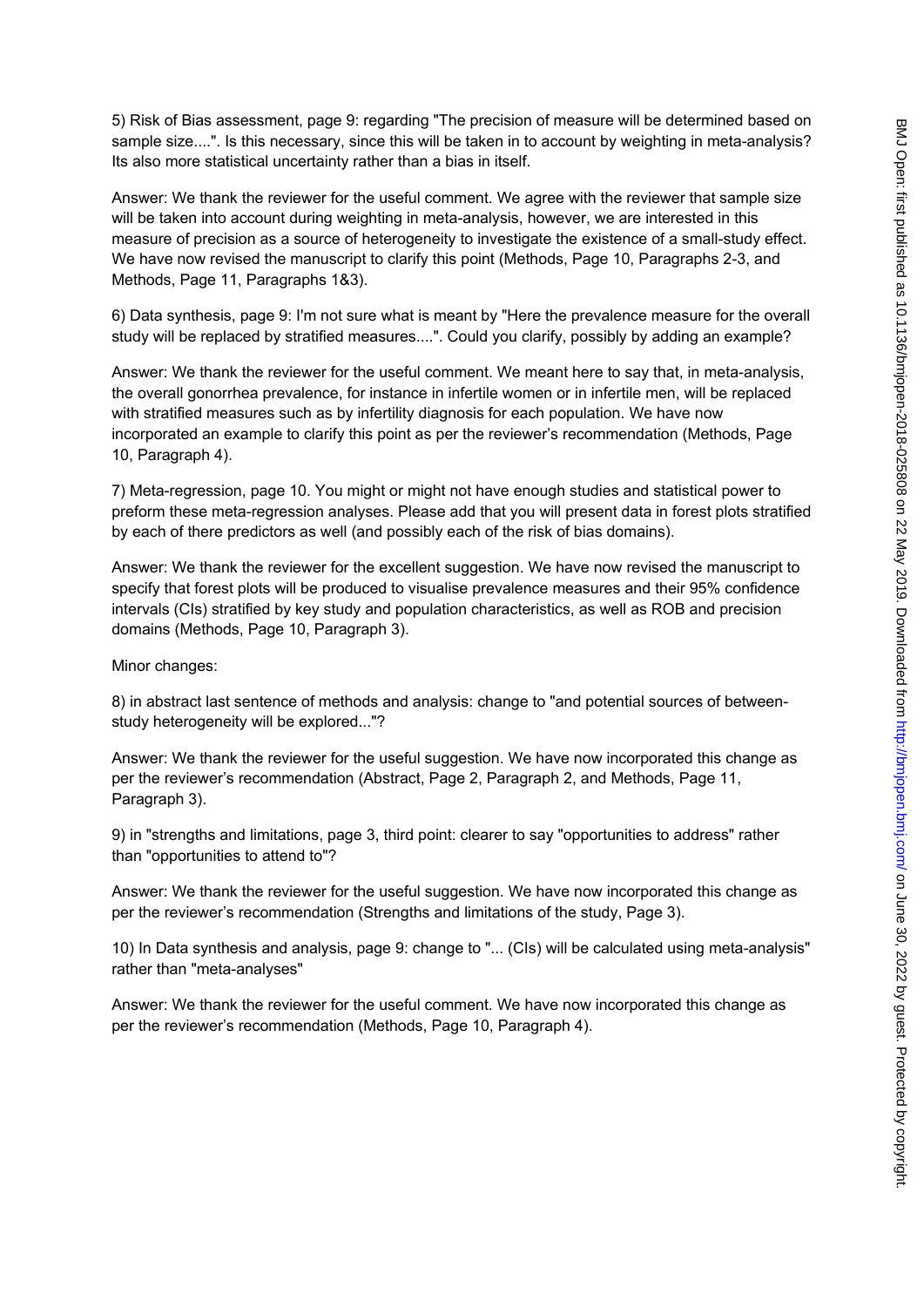#### Reviewer #2

#### **Comments**

This protocol is generally clearly written and its publication will likely provoke some feedback from the scientific community.

Comment: We thank the reviewer for assessing our work and for the constructive feedback on our manuscript that enriched the article and improved its readability. Please find below a point-by-point reply addressing each of the reviewer's comments.

I am unclear how the systematic review as currently conceived will elucidate the link between gonorrhea and infertility. This is because the data the authors propose to synthesize will examine gonorrhea incidence among people diagnosed with infertility – meaning the gonorrhea infection follows rather than precedes the infertility diagnosis. They will also use prevalence studies which diagnose gonorrhea and infertility at the same time, which are probably also are not informative. This is because the current gonorrhea infection is unlikely to have been the cause of the infertility (which by WHO definition is only diagnosed after 12 months of unprotected sex without pregnancy). If the goal is truly just to describe the prevalence and incidence of gonorrhea among infertile men and women, then this review as written will do that, but I am not sure what public health value this has. In sum: the concern about gonorrhea and infertility is that untreated gonorrhea will cause infertility, whereas the design of this study will tell us about gonorrhea acquired after infertility.

Answer: We thank the reviewer for bringing up this excellent point. Strictly speaking, our study does not aim to investigate the causal link between gonorrhea infection and infertility. The study scope encompasses cross-sectional studies of gonorrhea prevalence among infertile populations, and thus prevents us from a direct investigation of causality. Prospective studies would provide a more direct investigation of causality, but are virtually impossible to conduct, for ethical reasons, as gonorrhea is a curable infection.

This being said, and though it will provide only an indirect and inconclusive evidence, the value of this work lies in its ability to demonstrate whether there is an association (but not necessarily causation) i.e. much higher prevalence levels among infertile populations as compared to (our knowledge of) gonorrhea prevalence in general populations. If so, we would have suggestive evidence for a causal link, more so that current gonorrhea infection is often predictive of previous exposure to gonorrhea and vice versa.6-8 Most of these exposures are also asymptomatic and of unknown duration and persistence. We had to resort to this study design, simply because it has been very difficult to assess the causal link using other study designs and data sources.

In sum, strictly speaking, our study does not answer the question of causality, but provides supporting evidence for a potential link between this infection and development of infertility. We have now revised the manuscript to clarify this point along the lines discussed here (Introduction, Page 5, Paragraph 2 and Strengths and limitations of the study, Page 3).

#### Abstract

1. Line 36: "Only one site of infection per assay type will be considered based on a predefined priority order." – I assume the authors mean one anatomical site … but still the point of this sentence is not clear. For infertility, presumably urogenital infection is the highest priority, but this should be stated explicitly. Do you mean one biospecimen type? (e.g. urine, urethral, cervical, etc.)? This is not site of infection, which would typically be interpreted as genital, rectal or oral. It is not clear why, scientifically, the authors would limit the data to one site of infection per assay type.

Answer: We thank the reviewer for the thoughtful comment. We apologize for the confusion. As correctly indicated by the reviewer, we were referring here to biospecimen type rather than anatomical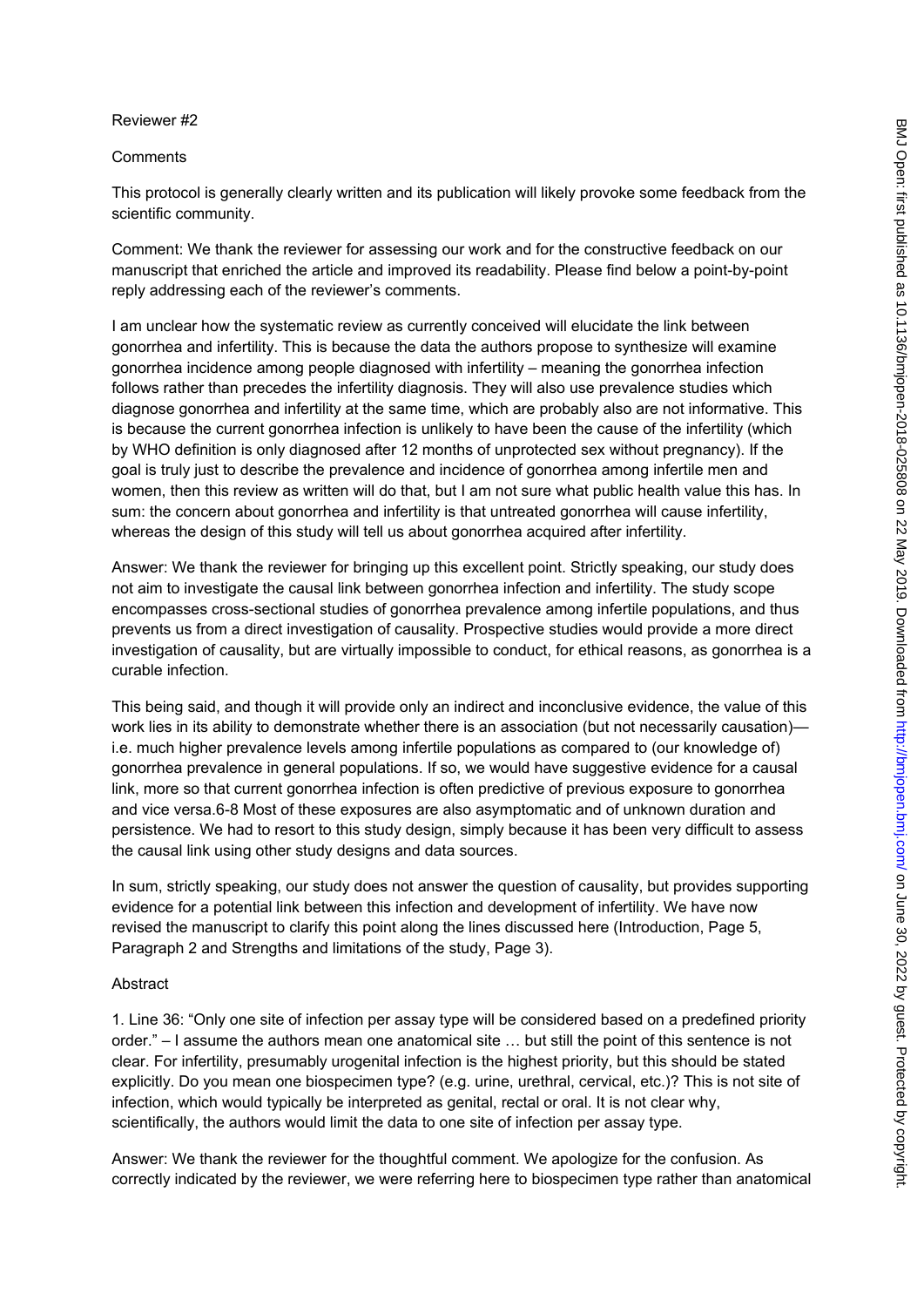site. We have now amended this statement as per the reviewer's recommendation (Abstract, Page 2, Paragraph 2). We have also explicitly stated that our main interest is in studies reporting current gonorrhea urogenital infections (Methods, Page 7, Paragraphs 1-3).

2. The dates of the study should be included in the abstract.

Answer: We thank the reviewer for the useful comment. We have now incorporated the dates of the study in the abstract as per the reviewer's recommendation (Abstract, Page 2, Paragraph 2).

3. The abstract needs to be clearer that although many types of study designs and populations will be included, all included records will be from infertile populations.

Answer: We thank the reviewer for bringing up this point. We have now revised the abstract to stress that the study focuses only on infertile populations (throughout the Abstract).

4. Abstract Line 43: "Quality assessments will be conducted for all measures included in the systematic review" – using what method?

Answer: We thank the reviewer for the comment. We apologize for not being able to include this information in the abstract due to the restricted word count, however, we have now clarified this point in the Methods of this manuscript (Methods, Page 9, Paragraph 2).

5. Abstract Line 45: "Meta-analyses will be implemented using DerSimonian-Laird random-effect models to estimate the mean prevalence of gonorrhea globally" – presumably the authors mean the 'mean prevalence of gonorrhea globally AMONG INFERTILE POPULATIONS', right? (Same comment for p. 6, line 13 in the Introduction)

Answer: We thank the reviewer for the useful comment. Indeed—we have now revised the Abstract and the manuscript to clarify this issue (Abstract, Page 2, Paragraph 2, and Introduction, Page 5, Paragraph 1).

6. Eligibility: "Any document reporting a measure of gonorrhea incidence and/or prevalence in infertile populations based on primary data will be eligible for inclusion" – as above, unclear how measuring gonorrhea INCIDENCE in infertile populations advances the research questions – presumably the working biological hypothesis is that gonorrhea precedes infertility, not the reverse (which is what would be captured in a study examining gonorrhea incidence in infertile people). This comment extends to the next section on study outcomes.

Answer: We thank the reviewer for the valuable comment. We agree with the reviewer that gonorrhea incidence in infertile populations does not add meaningfully to this study. Therefore, we now have revised the methodology to drop inclusion of incidence (Methods, Page 7, Paragraphs 2-3).

7. Risk of Bias assessment – the Cochrane tool is not well adapted to non-randomized trials – or at least, was not well adapted the last time I tried to use it for a systematic review that included diverse designs, like this one. The authors may need to consider an alternative tool.

Answer: We thank the reviewer for the valuable comment. We agree with the reviewer that the Cochrane tool is more suited for randomized clinical trials. However, our risk of bias assessment does not strictly use the Cochrane tool, but is an adaptation that is informed by the Cochrane approach9 and by existing systematic reviews of prevalence studies5 10-12. We have now revised the manuscript to clarify this point along the lines discussed here (Methods, Page 9, Paragraph 2).

8. The review will likely include many papers which test infertile people for current gonorrhea infection. But the gonorrhea which caused the tubal damage which led to the infertility may have occurred many years in the past. Gonorrhea can eventually clear without treatment, and the patient may never know s/he was infected. Similarly, a current gonorrhea infection, when detected in this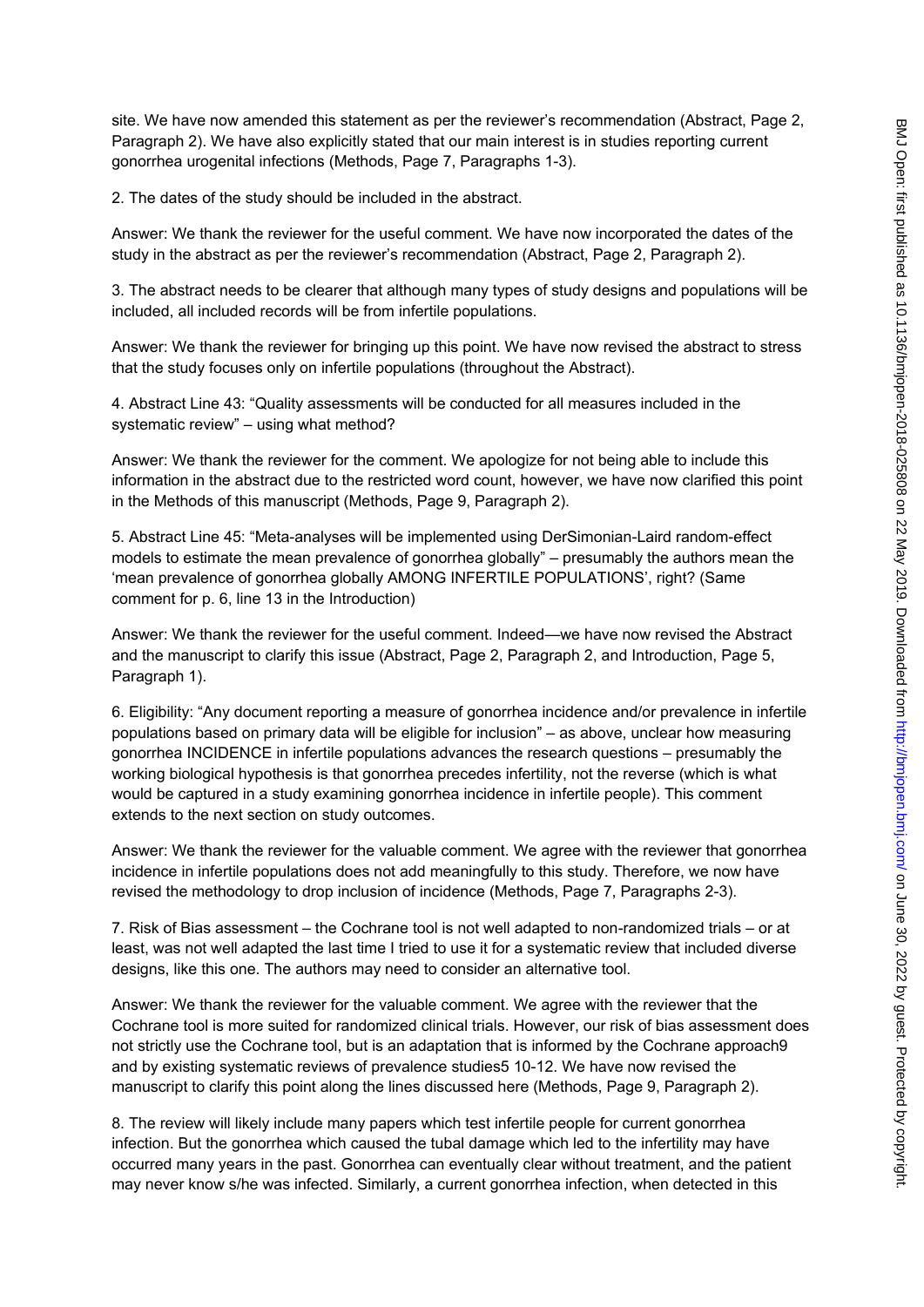setting, is unlikely to have been present long enough to have caused the infertility that brought the patient in for screening. These seem like major flaws with including this kind of study in the review.

Answer: We thank the reviewer for bringing up this excellent point. As indicated above, strictly speaking, our study does not aim to investigate the causal link between gonorrhea infection and infertility. The study scope encompasses cross-sectional studies of gonorrhea prevalence among infertile populations, and thus prevents us from a direct investigation of causality. Prospective studies would provide a more direct investigation of causality, but are virtually impossible to conduct, for ethical reasons, as gonorrhea is a curable infection.

This being said, and though it will provide only an indirect and inconclusive evidence, the value of this work lies in its ability to demonstrate whether there is an association (but not necessarily causation) i.e. much higher prevalence levels among infertile populations as compared to (our knowledge of) gonorrhea prevalence in general populations. If so, we would have suggestive evidence for a causal link, more so that current gonorrhea infection is often predictive of previous exposure to gonorrhea and vice versa.6-8 Most of these exposures are also asymptomatic and of unknown duration and persistence. We had to resort to this study design, simply because it has been very difficult to assess the causal link using other study designs and data sources.

In sum, strictly speaking, our study does not answer the question of causality, but provides supporting evidence for a potential link between this infection and development of infertility. We have now revised the manuscript to clarify this point along the lines discussed here (Introduction, Page 5, Paragraph 2 and Strengths and limitations of the study, Page 3).

# **VERSION 2 – REVIEW**

| <b>REVIEWER</b>        | Pippa Scott<br>University of Otago, New Zealand |
|------------------------|-------------------------------------------------|
| <b>REVIEW RETURNED</b> | 13-Mar-2019                                     |

| <b>GENERAL COMMENTS</b> | Thank you for thoughtfully addressing each point raised by the |
|-------------------------|----------------------------------------------------------------|
|                         | reviewers.                                                     |

| <b>REVIEWER</b>        | Abigail Norris Turner<br>Ohio State University, USA |
|------------------------|-----------------------------------------------------|
| <b>REVIEW RETURNED</b> | 15-Mar-2019                                         |

| <b>GENERAL COMMENTS</b> | The revised manuscript includes new text addressing the issues        |
|-------------------------|-----------------------------------------------------------------------|
|                         |                                                                       |
|                         | raised previously. I remain skeptical about the value of such a       |
|                         | massive undertaking to examine an association which will provide      |
|                         | (at best) quite indirect evidence of an association between           |
|                         | gonorrhea and infertility. The argument made by the authors is        |
|                         | that observing a positive association between current gonorrhea       |
|                         | and current infertility would suggest gonorrhea as a cause of         |
|                         | infertility (even though the current infection, temporally, cannot be |
|                         | the cause of the current infertility in these patients), because      |
|                         | people with current gonorrhea are likely to have also been infected   |
|                         | with gonorrhea in the past. I agree that ethical considerations       |
|                         | prohibit a prospective evaluation of the association between          |
|                         | gonorrhea and infertility, but it seems like retrospective cohort     |